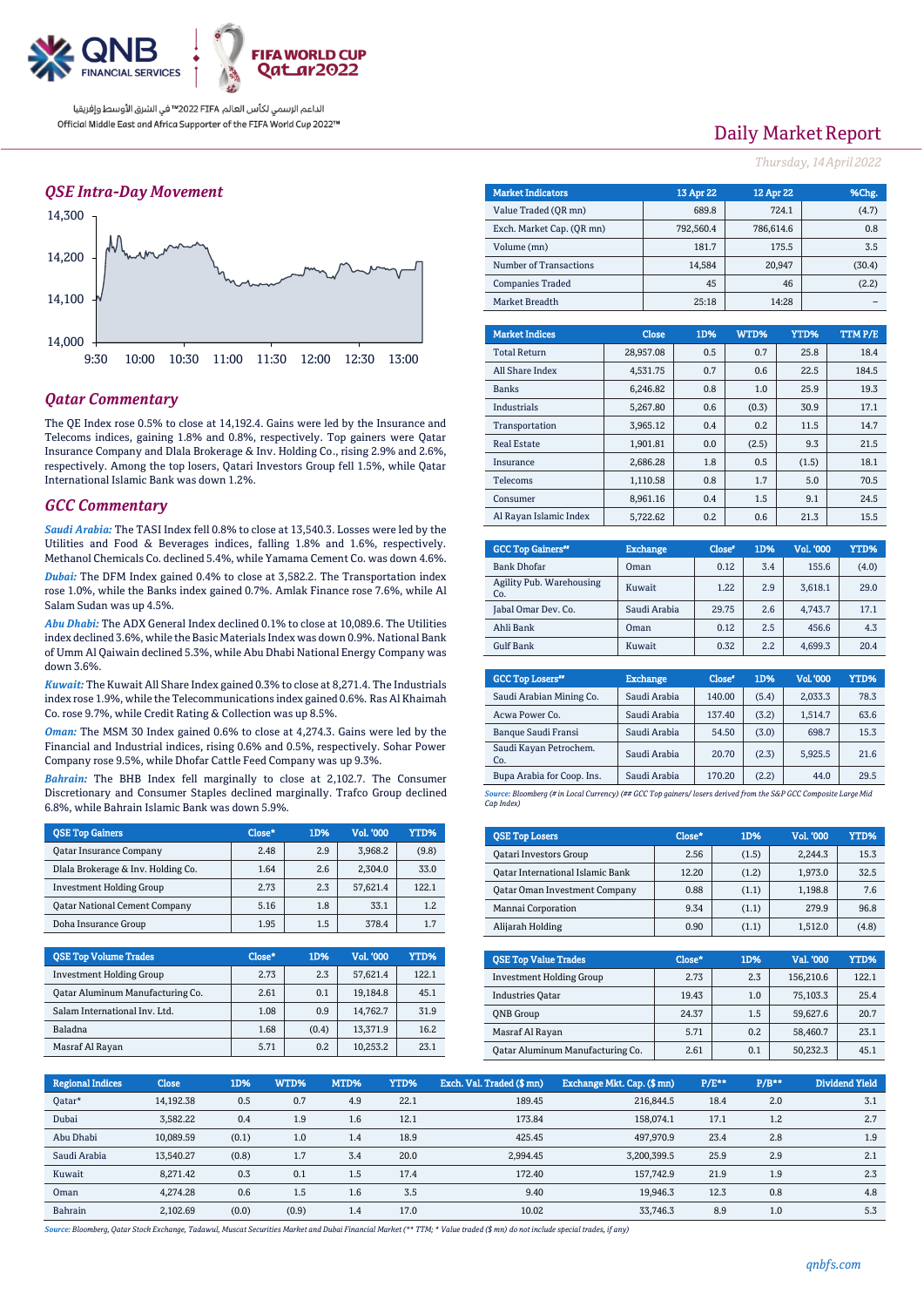

# Daily Market Report

### *Thursday, 14April2022*

#### *Qatar Market Commentary*

- The QE Index rose 0.5% to close at 14,192.4. The Insurance and Telecoms indices led the gains. The index rose on the back of buying support from GCC and Foreign shareholders despite selling pressure from Qatari and Arab shareholders.
- Qatar Insurance Company and Dlala Brokerage & Inv. Holding Co. were the top gainers, rising 2.9% and 2.6%, respectively. Among the top losers, Qatari Investors Group fell 1.5%, while Qatar International Islamic Bank was down 1.2%.
- Volume of shares traded on Wednesday rose by 3.5% to 181.7mn from 175.5mn on Tuesday. However, as compared to the 30-day moving average of 313.3mn, volume for the day was 42% lower. Investment Holding Group and Qatar Aluminum Manufacturing Co. were the most active stocks, contributing 31.7% and 10.6% to the total volume, respectively.

| <b>Overall Activity</b>        | Buy %* | Sell %*  | Net (OR)         |
|--------------------------------|--------|----------|------------------|
| Qatari Individuals             | 45.61% | 45.68%   | (478, 998.2)     |
| <b>Oatari Institutions</b>     | 11.64% | 20.45%   | (60, 756, 809.5) |
| Oatari                         | 57.25% | 66.13%   | (61, 235, 807.7) |
| <b>GCC</b> Individuals         | 0.63%  | 0.80%    | (1, 157, 572.9)  |
| <b>GCC</b> Institutions        | 6.81%  | 2.10%    | 32,537,022.6     |
| GCC                            | 7.44%  | 2.89%    | 31,379,449.7     |
| Arab Individuals               | 9.86%  | 9.97%    | (788, 778.4)     |
| <b>Arab Institutions</b>       | 0.06%  | $0.00\%$ | 377,746.8        |
| Arab                           | 9.92%  | 9.98%    | (411.031.6)      |
| Foreigners Individuals         | 2.97%  | 2.60%    | 2,546,847.3      |
| <b>Foreigners Institutions</b> | 22.42% | 18.40%   | 27,722,542.3     |
| <b>Foreigners</b>              | 25.39% | 21.00%   | 30.269.389.6     |

*Source: Qatar Stock Exchange (\*as a % of traded value)*

### *Earnings Releases, Global Economic Data and Earnings Calendar*

#### Earnings Releases

| Company                  | <b>Market</b> | <b>Currency</b> | Revenue (mn)<br>102022 | % Change<br>YoY | <b>Operating Profit</b><br>$(mn)$ 102022 | % Change<br>YoY | <b>Net Profit</b><br>(mn) 102022 | % Change YoY |
|--------------------------|---------------|-----------------|------------------------|-----------------|------------------------------------------|-----------------|----------------------------------|--------------|
| Gulf Hotels Co. Ltd      | Oman          | <b>OMR</b>      | 1.7                    | 114.8%          | $\overline{\phantom{a}}$                 | -               | 0.2                              | N/A          |
| Al Madina Investment Co. | Oman          | <b>OMR</b>      | 1.7                    | N/A             | $\sim$                                   | -               | 0.8                              | N/A          |
| Al Batinah Hotels*       | Oman          | <b>OMR</b>      | 39.2                   | $-69.1%$        | (170.1)                                  | N/A             | (177.2)                          | N/A          |

*Source: Company data: DFM, ADX, MSM, TASI, BHB. (#Values in Thousands, \*Financial for 1Q2022, \*Data is in "000")*

#### Global Economic Data

| <b>Date</b> | <b>Market</b> | <b>Source</b>                         | <b>Indicator</b>                | Period | Actual       | Consensus    | Previous       |
|-------------|---------------|---------------------------------------|---------------------------------|--------|--------------|--------------|----------------|
| 04/13       | <b>US</b>     | <b>Bureau of Labor Statistics</b>     | PPI Final Demand MoM            | Mar    | 1.40%        | 1.10%        | 0.80%          |
| 04/13       | <b>US</b>     | <b>Bureau of Labor Statistics</b>     | PPI Ex Food and Energy MoM      | Mar    | 1.00%        | 0.50%        | 0.20%          |
| 04/13       | <b>US</b>     | <b>Bureau of Labor Statistics</b>     | PPI Final Demand YoY            | Mar    | 11.20%       | 10.60%       | 10.30%         |
| 04/13       | <b>US</b>     | <b>Bureau of Labor Statistics</b>     | PPI Ex Food and Energy YoY      | Mar    | 9.20%        | 8.40%        | 8.40%          |
| 04/13       | <b>UK</b>     | UK Office for National Statistics     | <b>CPI MoM</b>                  | Mar    | 1.10%        | 0.80%        | 0.80%          |
| 04/13       | <b>UK</b>     | UK Office for National Statistics     | <b>CPI YoY</b>                  | Mar    | 7.00%        | 6.70%        | 6.20%          |
| 04/13       | <b>UK</b>     | UK Office for National Statistics     | <b>CPI Core YoY</b>             | Mar    | 5.70%        | 5.30%        | 5.20%          |
| 04/13       | <b>UK</b>     | UK Office for National Statistics     | Retail Price Index              | Mar    | 323.5        | 323          | 320.2          |
| 04/13       | <b>UK</b>     | UK Office for National Statistics     | <b>RPI MoM</b>                  | Mar    | 1.00%        | 0.90%        | 0.80%          |
| 04/13       | <b>UK</b>     | UK Office for National Statistics     | <b>RPI YoY</b>                  | Mar    | 9.00%        | 8.80%        | 8.20%          |
| 04/13       | <b>UK</b>     | UK Office for National Statistics     | RPI Ex Mort Int. Payments (YoY) | Mar    | 9.10%        | 9.00%        | 8.30%          |
| 04/13       | China         | <b>Customs General Administration</b> | <b>Trade Balance CNY</b>        | Mar    | 300.58b      | N/A          | 194.40b        |
| 04/13       | China         | National Bureau of Statistics         | <b>Trade Balance</b>            | Mar    | \$47.38b     | \$21.70b     | \$30.58b       |
| 04/13       | China         | National Bureau of Statistics         | <b>Exports YoY</b>              | Mar    | 14.70%       | 12.80%       | 6.20%          |
| 04/13       | China         | National Bureau of Statistics         | <b>Imports YoY</b>              | Mar    | $-0.10%$     | 8.40%        | 10.40%         |
| 04/13       | India         | Directorate General of Commercial     | <b>Trade Balance</b>            | Mar    | $-$18510.0m$ | $-$18686.0m$ | $-$ \$20880.0m |
| 04/13       | India         | Directorate General of Commerce       | <b>Exports YoY</b>              | Mar    | 19.80%       | N/A          | 25.10%         |
| 04/13       | India         | Directorate General of Commerce       | <b>Imports YoY</b>              | Mar    | 24.20%       | N/A          | 36.10%         |

*Source: Bloomberg (s.a. = seasonally adjusted; n.s.a. = non-seasonally adjusted; w.d.a. = working day adjusted)*

#### Earnings Calendar

| <b>Tickers</b> | <b>Company Name</b>                           | Date of reporting 1Q2022 results | No. of days remaining | <b>Status</b> |
|----------------|-----------------------------------------------|----------------------------------|-----------------------|---------------|
| QGTS           | Qatar Gas Transport Company Limited (Nakilat) | 17-Apr-22                        |                       | Due           |
| <b>OEWS</b>    | Qatar Electricity & Water Company             | 17-Apr-22                        |                       | Due           |
| <b>MCGS</b>    | Medicare Group                                | 18-Apr-22                        |                       | Due           |
| ABOK           | Ahli Bank                                     | 19-Apr-22                        |                       | Due           |
| <b>MKDM</b>    | Mekdam Holding Group                          | 20-Apr-22                        |                       | Due           |
| CBQK           | The Commercial Bank                           | 20-Apr-22                        |                       | Due           |
| <b>UDCD</b>    | United Development Company                    | 21-Apr-22                        |                       | Due           |
| <b>NLCS</b>    | Alijarah Holding                              | 21-Apr-22                        |                       | Due           |
| <b>BRES</b>    | Barwa Real Estate Company                     | 24-Apr-22                        | 10                    | Due           |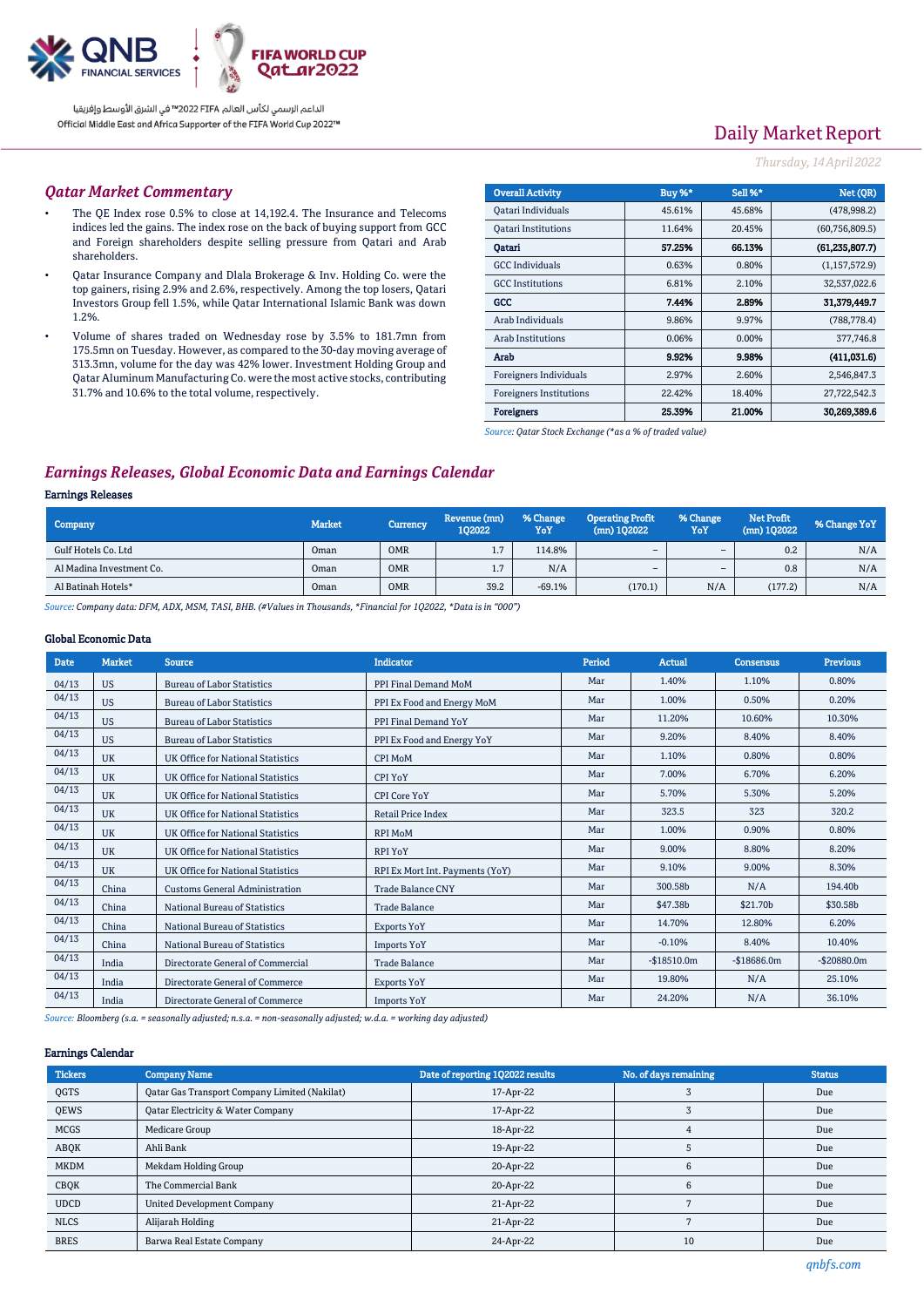

# Daily Market Report

*Thursday, 14April2022*

| <b>Tickers</b> | <b>Company Name</b>                           | Date of reporting 1Q2022 results | No. of days remaining | <b>Status</b> |
|----------------|-----------------------------------------------|----------------------------------|-----------------------|---------------|
| <b>IHGS</b>    | <b>INMA Holding Group</b>                     | 24-Apr-22                        | 10                    | Due           |
| IQCD           | <b>Industries Qatar</b>                       | 25-Apr-22                        | 11                    | Due           |
| ZHCD           | Zad Holding Company                           | 25-Apr-22                        | 11                    | Due           |
| <b>IGRD</b>    | <b>Investment Holding Group</b>               | 25-Apr-22                        | 11                    | Due           |
| QLMI           | QLM Life & Medical Insurance Company          | 25-Apr-22                        | 11                    | Due           |
| MPHC           | Mesaieed Petrochemical Holding Company        | 26-Apr-22                        | 12                    | Due           |
| QISI           | Qatar Islamic Insurance Group                 | 26-Apr-22                        | 12                    | Due           |
| <b>MERS</b>    | Al Meera Consumer Goods Company               | 26-Apr-22                        | 12                    | Due           |
| <b>MCCS</b>    | Mannai Corporation                            | 26-Apr-22                        | 12                    | Due           |
| <b>VFQS</b>    | Vodafone Qatar                                | 26-Apr-22                        | 12                    | Due           |
| QIMD           | <b>Qatar Industrial Manufacturing Company</b> | 26-Apr-22                        | 12                    | Due           |
| QAMC           | <b>Qatar Aluminum Manufacturing Company</b>   | 27-Apr-22                        | 13                    | Due           |
| GISS           | <b>Gulf International Services</b>            | 27-Apr-22                        | 13                    | Due           |
| <b>MARK</b>    | Masraf Al Rayan                               | 27-Apr-22                        | 13                    | Due           |
| <b>DOHI</b>    | Doha Insurance Group                          | 27-Apr-22                        | 13                    | Due           |
| <b>BLDN</b>    | Baladna                                       | 27-Apr-22                        | 13                    | Due           |
| QCFS           | Qatar Cinema & Film Distribution Company      | 27-Apr-22                        | 13                    | Due           |
| <b>AKHI</b>    | Al Khaleej Takaful Insurance Company          | 27-Apr-22                        | 13                    | Due           |

*Source: QSE*

#### *Qatar*

- QFLS posts 3.8% YoY increase but 7.2% QoQ decline in net profit in 1Q2022 – Qatar Fuel Company's (QFLS) net profit rose 3.8% YoY (but declined 7.2% on QoQ basis) to QR262.8mn in 1Q2022. EPS amounted to QR0.26 in 1Q2022 as compared to QR0.25 in 1Q2021. Further, Qatar Fuel Company (Woqod) Board of Directors had held its second meeting for the year 2022 yesterday under the chairmanship of Ahmed Saif Al Sulaiti. The Board discussed the performance of the business operations and the financial results of Woqod Group for the first quarter of the year 2022 ended on 31 March 2022, com-pared to the same results achieved in the corresponding period of the year 2021.The increase in net profit and earnings per share com-pared to the same period in 2021 was due to the relative increase in sales of petroleum and non-petroleum products, where Saad Rashid Al Muhannadi, CEO and Managing Director indicated that there was a 10 percent increase in total sales of petroleum products. Al Muhannadi also explained that the number of Woqod operating stations reached 119 by the end of the first quarter of 2022 and is expected to reach 129 by the end of 2022. He further explained that Woqod has a dynamic plan in the construction of the new petrol stations that is being reviewed periodically according to the conditions of fuels demand and the need for fuel stations. On the other hand, Al Muhannadi explained that Woqod has been classified by Brand Finance among the top 10 most valuable brands in the oil and gas sector in the Middle East, and that Woqod Group has received an ISO certificate in business continuity management. In conclusion, Al Muhannadi assured that Woqod Group will exert all efforts to maintain and enhance the service levels, continue to focus on the efficiency improvement and operational excellence, and take all other viable measures in furtherance of the Group profitability and the achievement of its vision, mission and strategic goals as a pioneer downstream oil and gas company, and to build a modern, robust and stateof-the-art petroleum products distribution sector within the country, in order to keep pace with the general policy of the State of Qatar in the modernization of infrastructure facilities, and to provide the best services according to the best QHSSE standards, and achieve the best results for its valued shareholders. (QSE, Peninsula Qatar)
- QNCD's bottom line rises 9.9% YoY and 34.9% QoQ in 1Q2022 Qatar National Cement Company's (QNCD) net profit rose 9.9% YoY (+34.9% QoQ) to QR77.4mn in 1Q2022. EPS amounted to QR0.12 in 1Q2022 as compared to QR0.11 in 1Q2021. (QSE)
- Qatar's Commercial Bank Seeks \$300m Syndicated Term Loan Qatar's Commercial Bank seeks \$300m Syndicated term loan according to information from people familiar with the matter, who are not authorized to speak publicly and asked not to be identified. The financial institution

got a \$875m loan in August last year that was increased from \$750m. In June the same year, it signed a \$450m 3Y loan which paid L+90 margin. (Bloomberg)

- China State Shipbuilding lands big LNG tanker order from Qatar Energy Four LNG tankers, each able to hold 174,000 cubic meters of liquefied natural gas, will be constructed by China State Shipbuilding Corp's Hudong-Zhonghua Shipbuilding (Group) Co. Ltd, CSSC and Qatar Energy jointly announced on Tuesday. The LNG tankers are among the first batch of some 100 LNG tankers ordered by Qatar Energy. The shipbuilding contracts clinched by CSSC are credited to Hudong-Zhonghua Shipbuilding's advanced design concept, excellent shipbuilding capability and complete service system in competing with global peers, and this is also regarded as recognition of China's shipbuilding manufacturing prowess, experts said. The vessels, each measuring 299 meters in length and 46.4 meters in width, will be tailored to fit Qatar Energy's technological standards for the world's largest LNG carrier fleet, according to Song Wei, deputy chief engineer at Hudong-Zhonghua Shipbuilding. (Bloomberg)
- European contractor lands key engineering contract for Qatar's offshore oil giant - UK contractor Wood Group has landed a prized contract from QatarEnergy to carry out front-end engineering and design studies on the further development of its Bul Hanine and Maydan Mahzam offshore oilfields. Three people with direct knowledge of the development told Upstream that Aberdeen-based Wood was recently awarded the FEED contract. One source described the FEED work as extensive and said it is likely to be carried out for a period of 20-22 months. Wood has also carried out the pre-FEED work on the combined development that was awarded by the Qatari giant in 2019. Its workscope for the pre-FEED job included studies on the expansion of existing offshore production stations PS-2 and PS-3, several wellhead platforms, riser towers, multiple segments of offshore pipelines and other associated offshore infrastructure, Upstream reported. One industry source said Wood's acquaintance with the Qatari offshore development left the contractor well-positioned for the fresh FEED award. (Bloomberg)
- QNBFS: Qatar's 'strong' fundamentals to further attract foreign institutional investors in 2022 – Qatar remains one of the most promising markets in the region and worldwide, primarily due to positive momentum from the country's huge LNG expansion, favorable energy prices and hosting FIFA World Cup, QNB Financial Services has said in a report. Qatar's significant LNG expansion will drive overall demand and growth over the coming years, QNBFS said. The LNG expansion will see Qatar's overall LNG output increasing by 64% to reach 126mn tonnes per year, from the current 77mn tpy. "We note that Qatar should remain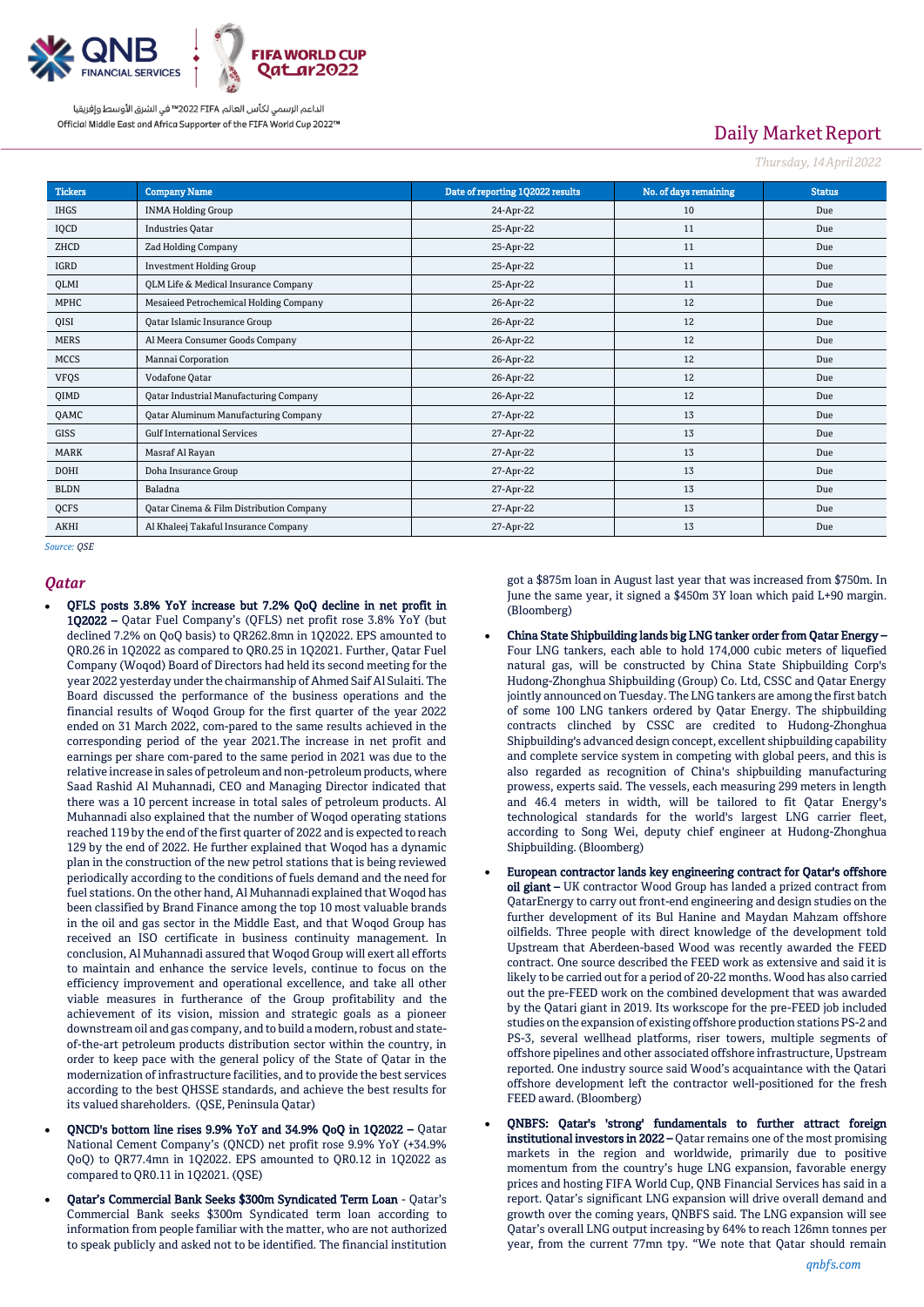

among largest global LNG exporters. Qatar exported an estimated 80.2mn tonnes of LNG in 2021; given its current expansion plans, Qatar is expected to be the second largest LNG exporter in the world by 2027 with 126mn tpy," QNBFS said. Citing rising oil and gas prices, QNBFS said sanctions by western countries on Russia are causing global oil and gas supply concerns, which in turn are having a major impact on global oil and gas prices. (Gulf Times)

- Fitch expects a jump in Qatar's energy revenues and a large budget surplus – In a report, Fitch expected that the general government budget surplus for the State of Qatar would amount to about 15% of GDP this year, compared to 2.4% in 2021, including discretionary investment income on government foreign assets, according to the Qatar News Agency (QNA). ". The International Agency also expected a significant rise in oil and gas revenues under the assumption that the average price of Brent oil will reach \$ 100 per barrel, and it is assumed that the decrease in capital spending and strict control over current spending after 2022 will help in maintaining budget surpluses, which will be further strengthened by During the expansion of gas production from 2025. These forecasts point to a breakeven in the Brent oil price at around \$50 per barrel. The report indicated the possibility of a decrease in the debt compared to the gross domestic product to about 67% in 2022, compared to 81% last year against the background of the expansion of the nominal GDP due to the rise in oil and gas prices. The subsequent course of the debt will depend on how the government chooses to distribute its fiscal surpluses. (Bloomberg)
- CEO: Qatari Diar's investments in Qatar worth QR50bn Qatari Diar CEO Abdullah bin Hamad Al Attiyah said that the company's investment inside the country has reached around QR50bn, in a nod to the large investments the company has undertaken over the past years. He told QNA that many more projects are still under development. He highlighted that the city of Lusail is one of the company's most prominent project, highlighting that it reflects Qatar National Vision 2030 in the real estate sector. He added that some of the company's other projects include Qatar National Convention Center, the Sheraton Park, Legtaifiya Lagoon, and the commercial avenue in Abo Hamour. As for the Darb Lusail and Saad Square projects, he said that some of the work related to the two projects will be completed ahead of the start of the FIFA World Cup Qatar 2022. He said that the two projects were 96.5% and 85% complete respectively. He lauded the visit made recently by Amir HH Sheikh Tamim bin Hamad Al Thani to the two projects. He said that His Highness was briefed on the workflow and progress of the two projects. He added that the visit reflected the importance of the project, given it will be close to Lusail stadium. He also said that the visit reflected Qatari Diar's leadership in implementing strategic projects, the most prominent of which was Lusail. (Peninsula Qatar)
- Qatar to open its first solar plant of 800 megawatts in 2022 Qatar to open its first solar plant of 800 megawatts in order to use renewable energy for climate change and sustainability. The solar plant can be expanded to 1.6 gigawatts by 2030. "This year, we will have the first solar power plant equipped with photovoltaic technology with the capacity of 800 megawatts," said Minister of Environment and Climate Change HE Sheikh Faleh bin Nasser bin Ahmed bin Ali Al Thani. (Bloomberg)
- Mesaieed Petrochemical Holding Co. to disclose its Q1 financial results on April 26 – Mesaieed Petrochemical Holding Co. to disclose its financial statement for the period ending 31st March 2022 on 26/04/2022. (QSE)
- Mesaieed Petrochemical Holding Co. to hold its investors relation conference call on April 27 to discuss the financial results – Mesaieed Petrochemical Holding Co. announced that the conference call with the Investors to discuss the financial results for the Quarter 1 2022 will be held on 27/04/2022 at 12:30 PM, Doha Time. (QSE)
- Qatar Aluminum Manufacturing to disclose its Q1 financial results on April 27 – Qatar Aluminum Manufacturing to disclose its financial statement for the period ending 31st March 2022 on 27/04/2022. (QSE)
- Qatar Industrial Manufacturing Co. to hold its investors relation conference call on April 28 to discuss the financial results – Qatar Industrial Manufacturing Co. announced that the conference call with the

## Daily Market Report

Investors to discuss the financial results for the Q1 2022 will be held on 28/04/2022 at 10:00 AM, Doha Time. (QSE)

- Qatar General Insurance & Reinsurance Company discloses the adjustment of the annual financial statements of 2021 – Pursuant to Qatar General Insurance & Reinsurance Company disclosure of the annual financial statements for the twelve-month period ended 31 December 2021 on 03 March 2022, the Company disclosed the adjustment of the annual financial statements for the period ended 31 December 2021 with regard to adjusting the comparison figures to include the Takaful policyholders' surplus in 2020 profits. The financial statements reflected a net profit of QR98,734,000 for the twelve-month period ending 31 December 2021 in comparison to net profit of QR143,251,000 for the same period of the previous year. The EPS amounted to QR0.113 as of 31 December 2021, versus EPS of QR0.164 for the same period of the previous year. (QSE)
- Medicare Group Co. to hold its investors relation conference call on April 20 to discuss the financial results – Medicare Group Co. announced that the conference call with the Investors to discuss the financial results for the Quarter 1 2022 will be held on 20/04/2022 at 12:00 PM, Doha Time. (QSE)
- Industries Qatar : To disclose its Quarter 1 financial results on 25/04/2022 - Industries Qatar discloses its financial statement for the period ending 31st March 2022 on 25/04/2022. (QSE)
- Salam International to holds its investors relation conference call on May 08 to discuss the financial results – Salam International announced that the conference call with the Investors to discuss the financial results for the Quarter 1 2022 will be held on 08/05/2022 at 01:30 PM, Doha Time. (QSE)
- Gulf International Services holds it's investors relation conference call on 28/04/2022 to discuss the financial results - Gulf International Services announces that the conference call with the Investors to discuss the financial results for the Quarter 1 2022 will be held on 28/04/2022 at 02:00 PM , Doha Time. (QSE)
- Qatari German Co. for Medical Devices: Postponed it's AGM and EGM to 24/04/2022 due to lack of quorum - Qatari German Co. for Medical Devices announced that due to non-legal quorum for the AGM and EGM on 13/04/2022, therefore, it has been decided to postpone the meeting to 24/04/2022& 09:30 PM& . (QSE)
- PSA: Qatar's retail inflation jumps 4.42% Year-on-Year in March Higher expenses towards food, transport and entertainment led Qatar's cost of living, based on consumer price index (CPI), surge 4.42% year-on-year in March 2022, according to the official estimates. The core inflation in Qatar's was also seen rise faster than the general CPI inflation on a yearly basis this March, said the figures released by the Planning and Statistics Authority. A recent Qatar Economic Outlook suggested that Qatar is expected to see imported and domestic inflationary pressures due to the rise in prices of basic commodities in global markets caused by the bottlenecks in commodity supply chains as well as the negative repercussions of expansionary financial and monetary policies. On a monthly basis, the country's CPI inflation rose 0.58% and core inflation by 0.41% in March 2022. The index of recreation and culture, which has an 11.13% weight in the CPI basket, zoomed 37.61% and 7.85% year-onyear and month-on-month respectively in March 2022. Miscellaneous goods and services, with a 5.65% weight, saw its index jump 5.17% and 0.85% year-on-year and month-on-month respectively this March. The food and beverages group, with a weight of 13.45% in the CPI basket, witnessed a 3.44% growth on a yearly basis but shrank 3.37% on monthly basis in March 2022. The index of housing, water, electricity and other fuels – with a weight of 21.17% in the CPI basket – saw 2.25% and 1.35% expansion on yearly and monthly basis respectively this March. The CPI of January 2022 excluding "housing, water, electricity, gas and other fuels, surged 4.94% year-on-year. The index of transport, which has a 14.59% weight, was seen shooting up 1.57% year-on-year and 0.41% on a monthly basis in March this year. The sector has the direct linkage to the dismantling of the administered prices in petrol and diesel as part of the government measures to lower the subsidies. In March 2022, the retail

*Thursday, 14April2022*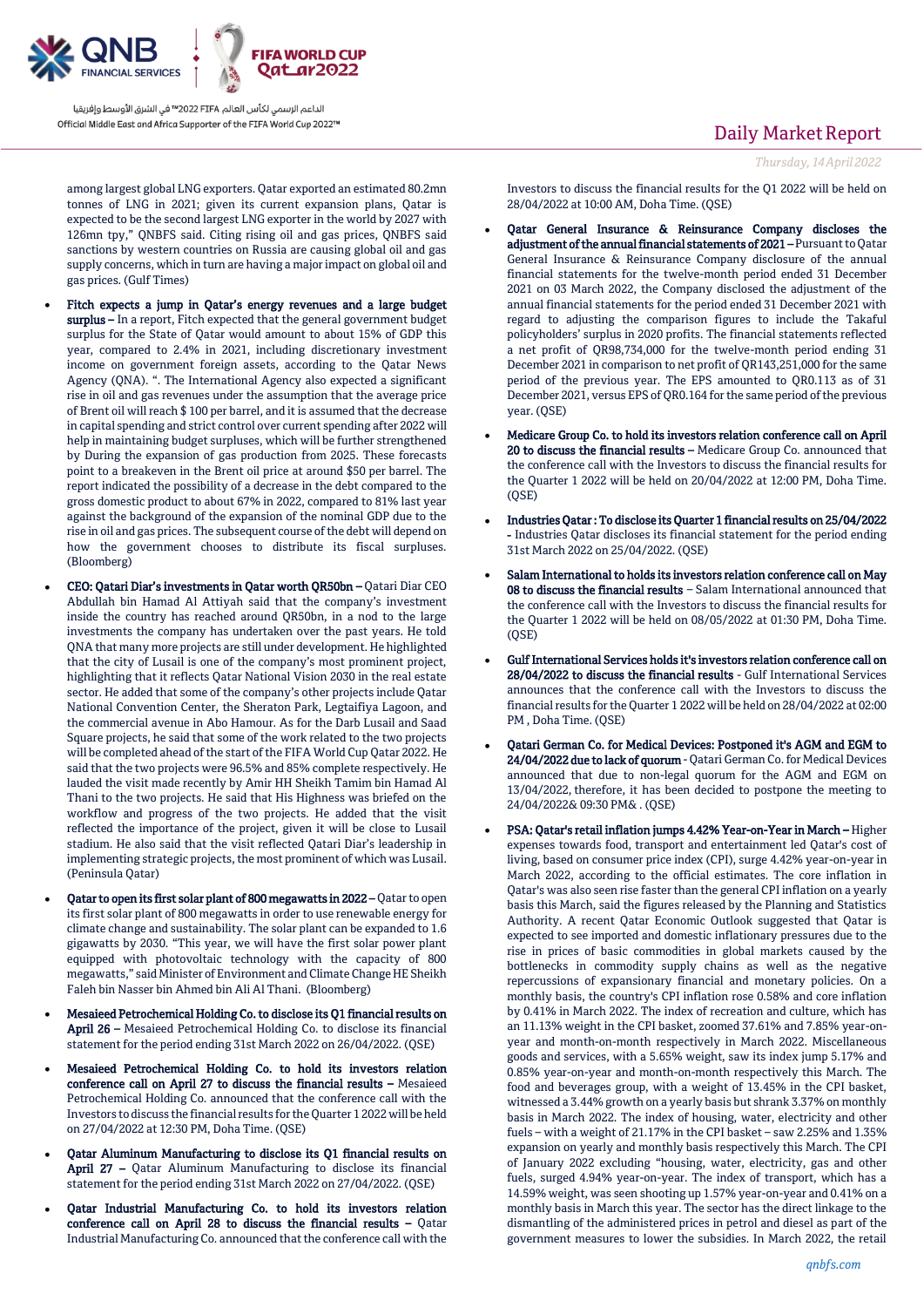

Daily Market Report *Thursday, 14April2022*

price of super, premium gasoline and diesel witnessed a huge 40%, 25% and 28.138% surge year-on-year respectively. On a monthly basis, the price of super and diesel was flat but that of premium was down 2.44%. Education, with a 5.78% weight, saw its index jump 0.47% on a yearly basis but was unchanged month-on-month this March. In the case of furniture and household equipment, which has a 7.88% weight in the CPI basket, the index grew 0.43% and 0.04% year-on-year and month-onmonth respectively in March this year. Communication, which carries a 5.23% weight, saw its group index rise 0.31% year-on-year but was unchanged month-on-month respectively in the review period. However, the index of health, which has a 2.65% weight, was seen plummeting 3.09% on a yearly basis although it was flat month-on-month in March 2022. The restaurants and hotels group, with a 6.61% weight, tanked 2.64% year-on-year but was up 0.2% on a monthly basis this March. The index of clothing and footwear, which has a 5.58% weight in the CPI basket, was seen declining 0.44% year-on-year despite a faster 2.5% plunge on a monthly basis in March 2022. The tobacco index, which has a 0.28% weight, was unchanged on yearly and monthly basis in the review period. (Gulf Times)

- Global investors eye Qatari market Global investors are eyeing setting up offices in Qatar and are scouting for companies to invest as startups are exponentially growing and seeing an uptick in investments said an expert during the tech talk series. The event was organized by Qatar Financial Centre (QFC) as part of its tech talk series entitled 'Understanding the Venture Capital Investment Landscape in Qatar' which covered recent and developing trends in the Middle East's VC landscape focusing on Qatar. Sara Daniel, CEO of Doha Tech Angels, discussed the venture capital market in the region and Qatar. She said, "We are seeing uptick in investments now as we are at a time when startups are growing exponentially. In 2021, we had registered 35 successful exits and in first two months of 2022 there are already 12 which brings a lot of confidence to investors and makes investors to put more money into startups. Therefore, now is the time to fix the challenges faced by startups so that we can benefit from this momentum. (Peninsula Qatar)
- '1,000 Opportunities Initiative' localizes supply chains In cooperation with the Ministry of Commerce and Industry (MoCI), Qatar Chamber (QC) held yesterday a seminar to inform private sector companies on the '1,000 Opportunities Initiative', which is an electronic platform launched by the MoCI to allow local investors to secure investment opportunities from major international and local companies operating in Qatar. The seminar was attended by QC Chairman Sheikh Khalifa bin Jassim Al Thani and QC First Vice-Chairman Mohamed bin Towar Al Kuwari, as well as a crowd of Qatari businessmen and representatives of local companies. On his part, Sheikh Khalifa expressed his thanks to the Ministry for its keenness to enable local companies learn about the initiative, stressing its importance in enhancing the public and private partnership and activating business sectors in the State. He explained that the '1,000 Opportunities Initiative' offers small and medium-sized enterprises (SMEs) the opportunity to develop their products and services and become more competitive in the Qatari market. (Peninsula Qatar)
- MEEZA wins 'Cloud Solution of the Year' at Qatar Digital Business Awards – In a move that reinforces MEEZA's reputation as Qatar's leading Managed IT Services & Solutions Provider, MEEZA has won the award for 'Cloud Solution of the Year' at the Qatar Digital Business Awards (QDBA).Under the patronage of the Minister of Communications and Information Technology H E Mohammed bin Ali Al Mannai, this year's Qatar Digital Business Awards 2021 took place at a gala dinner hosted during the recent Smart City Expo Doha 2022 and organized by the Ministry of Communications and Information Technology (MCIT).The winning project, M-VAULT 4 was launched to contribute to the acceleration of Qatar's digital transformation agenda, and to enhance Qatar's position as a regional and global center of cloud data. Also, it provides the largest IT capacity of any data center building in the country, which will improve the level of IT services in the region and the world. (Peninsula Qatar)

#### *International*

 Broad increase in US producer prices underscores tough inflation battle for Fed - US monthly producer prices increased by the most in more than 12 years in March amid strong demand for goods and services, the latest sign of persistently high inflation that could compel the Federal Reserve to aggressively tighten monetary policy. The report from the Labor Department on Wednesday also showed strong underlying inflation pressures at the factory gate, raising doubts that a decline in the cost of goods, excluding food and energy, in March reported in Tuesday's consumer prices data would be sustainable. Economists expect the US central bank will hike rates by 50 basis points next month, and soon start trimming its asset portfolio. "The broad-based increases reinforce yesterday's CPI report that will keep the Fed on its aggressive tightening path in the coming months," said Will Compernolle, a senior economist at FHN Financial in New York. "Supply chain easing, especially on the goods side of production, will be an important source of disinflation for the Fed to successfully achieve its goal of price stability." The producer price index for final demand increased 1.4%, the largest gain since the government revamped the series in December 2009, after rising 0.9% in February. Goods prices increased 2.3%, matching February's advance. A 5.7% rise in energy prices accounted for more than half of the increase in the PPI last month. There were increases in gasoline and electricity, but natural gas prices fell. Energy prices jumped 7.5% in February. Food prices climbed 2.4%, though the cost of beef and veal fell 7.3%. Wholesale prices of iron and steel scrap also rose, but the cost of cold rolled steel sheet and strip declined. Inflation was initially fanned by a massive cash infusion from the government to cushion against the devastating impact of the coronavirus pandemic, which unleashed strong demand for goods and strained supply chains. Supply bottlenecks had started to ease, but progress was stalled by the Russia-Ukraine war. Renewed lockdowns in China to contain rising COVID-19 cases are also seen disrupting supply chains. Services inflation is also building up amid the rolling back of pandemic restrictions on businesses. Wholesale services prices jumped 0.9% in March after climbing 0.3% in February. A 1.2% rise in margins for final demand trade services, which measure changes in margins received by wholesalers and retailers, accounted for more than 40% of the rise in services. Stocks on Wall Street were higher. The dollar was steady against a basket of currencies. US Treasury yields fell. The Fed in March raised its policy interest rate by 25 basis points, the first hike in more than three years. Minutes of the policy meeting published last Wednesday appeared to set the stage for big rate increases down the road. The cost of transportation and warehousing services also increased strongly last month. There were also gains in prices of hotel and motel accommodation, airline fares, inpatient care as well as hardware, building materials and supplies retailing. But the cost of securities brokerage, dealing and investment advice fell 5.4%. Portfolio management fees also decreased. In the 12 months through March, the PPI jumped 11.2%, the largest yearon-year increase since the current series was introduced in November 2010, after advancing 10.3% in February. Economists polled by Reuters had forecast the PPI rising 1.1% and accelerating 10.6% year-on-year. Excluding the volatile food, energy and trade services components, producer prices accelerated 0.9% in March. The so-called core PPI increased 0.2% in February. In the 12 months through March, the core PPI soared 7.0% after rising 6.7% in February. The government reported on Tuesday that monthly consumer prices increased by the most in 16-1/2 years in March. But core goods prices dropped by the most in two years, restraining monthly underlying consumer inflation in March. That offered cautious hope that inflation, which by all measures has far exceeded the Fed 2% target, has peaked. Following last month's strong core PPI readings, some economists said it was too soon talk about a sustained moderation in the monthly pace of core inflation. Based on the CPI and PPI data, economists are estimating that the core personal consumption expenditures (PCE) price index rose by about 0.3% in March after climbing 0.4% inFebruary. The core PCE price index is one of the inflation measures watched by Fed officials. It is forecast increasing by 5.3% year-on-year in March after accelerating 5.4% in February, which was the biggest rise since 1983. "We would caution however that the 'peak' in core inflation could appear to be more of a 'plateau' over the coming months," said Veronica Clark, an economist at Citigroup in New York. "While core PCE might not climb any higher on a year-on-year basis, we would not expect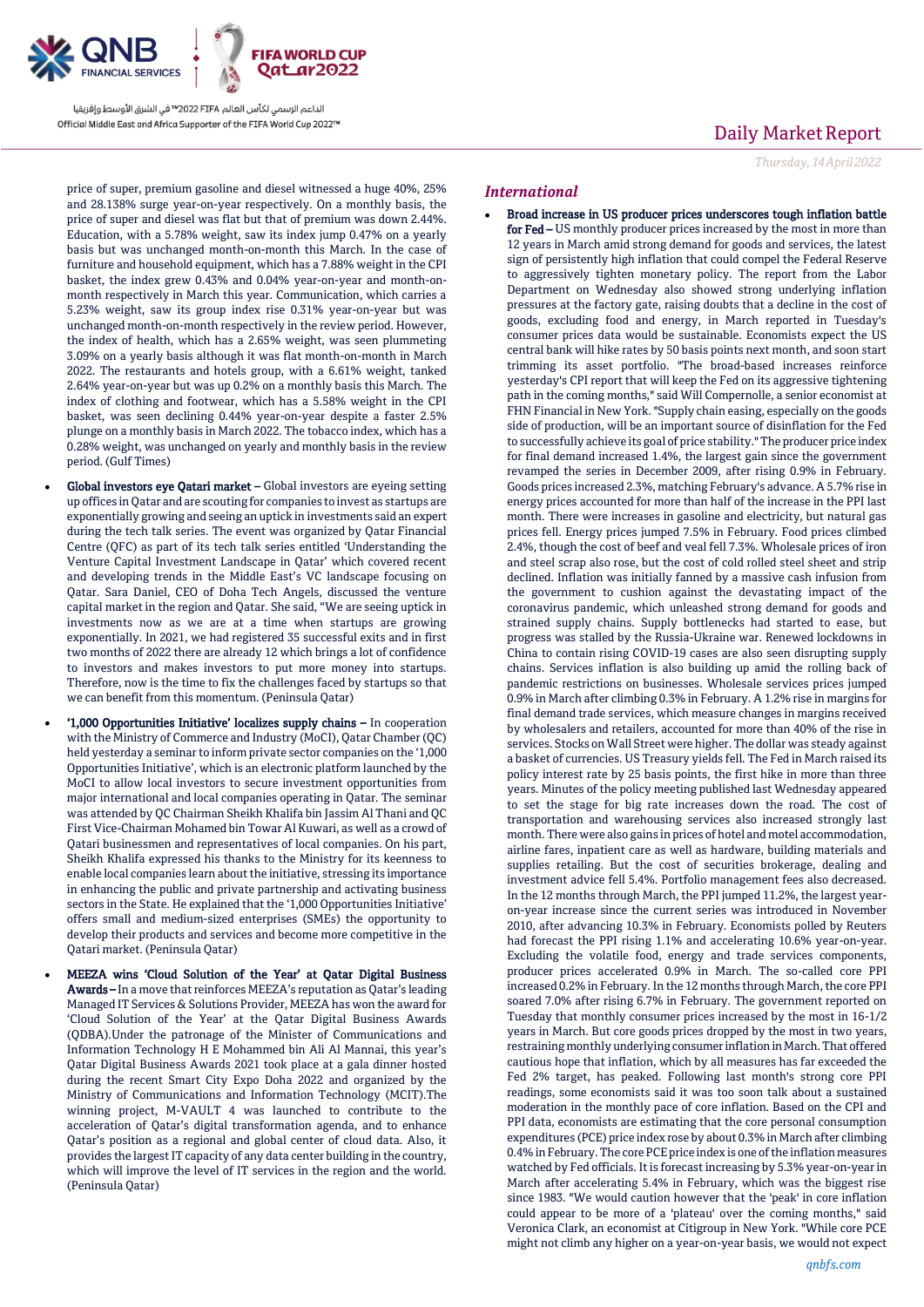

the Fed would be particularly comfortable with stable 5% inflation." (Reuters)

- BofA research: US consumers, low-income households included, still spending – US consumer credit and debit card spending so far in 2022 is up 15% on a year earlier, Bank of America research showed on Wednesday, a sign that Americans' gloom about the economy owing to high inflation has yet to translate into lower demand. In fact, lower-income households - often described as the most vulnerable to an inflation-induced shock are spending the most relative to their pre-pandemic outlays, the bank's researchers found. To be sure, Bank of America Institute researchers said some of that group's spending will reflect high inflation, with March's consumer price index registering an 8.5% year-over-year increase, the highest in over 40 years. Also, such households typically spend a higher share of their budgets on food, gas and utilities, which contributed most heavily to the CPI increase. "But the level of card spending in this group is still way above pre-pandemic levels: the very latest Bank of America debit and credit card spending per household data shows card spending up 33.3% among the below \$50K group in three years to the week of 9th April," they wrote. Card spending this year through April 8 was 15% higher than in the same period last year. Surveys such as the University of Michigan's widely followed Consumer Sentiment Index have painted a picture of US consumers who are the most distressed about the economy in more than a decade, often a signal that they may rein in spending. "But people don't always actually do what they say they are doing – sentiment is not the same as action," the bank wrote. "The actual hard data does not support the gloom." Data from the Census Bureau due out on Thursday in fact is expected to show US retail sales rose 0.6% in March from the month before, a Reuters poll of economists shows, which would mark an acceleration from February's increase of 0.3%. Monthly growth in retail sales averaged 1.4% over the 12 months through February, more than three times the rate that prevailed in the year before the pandemic. Bank of America researchers attributed the ongoing strength in large part to the US job market. The unemployment rate is 3.6% - roughly where it was before the pandemic - there are nearly two open jobs for every unemployed person and hourly wages are rising at their fastest in years, at an annual rate of 5.6%. "(B)eneath this already rosy picture, the story is even better at the lower end of the wage distribution," they said. Wages in the lowest-paying industries such as leisure and hospitality are up 11.8% year over year. Another factor continuing to prop up spending, especially among low-income households, is the cash remaining at their disposal. Bank accounts are still well stocked from higher wages and residual funds from repeated rounds of federal stimulus during the pandemic. Households with incomes below \$50,000 a year have at least \$1,500 more in the bank than they did at the start of 2019, a figure that represents 5% of that income group's household spending that year. "It is hard to reconcile high bank balances and high card spending with the idea that lower income households are being overwhelmed by higher prices," the researchers wrote. (Reuters)
- Fed's Waller: need fast rate hikes, but not a Volcker moment Federal Reserve Governor Christopher Waller on Wednesday said the US central bank needs to raise rates aggressively to fight inflation, but not so abruptly as to stress markets, destroy jobs and push the economy into recession. "I don't see value in trying to shock the markets; we are not in a Volcker kind of moment," Waller told CNBC in an interview. In the early 1980s, when inflation was last as high as it is now, Fed Chair Paul Volcker jacked up rates as much as four percentage points at a time. But Volcker, Waller noted, had to battle inflation that had been building for six or seven years; the current Fed is dealing with a surge in inflation that only began early last year. "Right now our main concern is getting these prices down and we can do that without causing a recession," Waller said, noting that he supports raising interest rates by a half-a-percentage point in May and "possibly more" in June and July. "We don't need to be shocking anything just to cause a shock...if inflation doesn't cool off, we'll keep going; we'll do what it takes to get inflation back down" he said. "But we can do that in an orderly way without causing a lot of financial market stress." The Fed raised interest rates last month for the first time in three years, but uncertainty stemming from Russia's invasion of Ukraine kept it from raising rates more than a quarter-of-a-percentage point. Data since then including a report on Tuesday showing consumer prices rose 8.5% in

## Daily Market Report

#### *Thursday, 14April2022*

March, the biggest yearly rise since late 1981 - supports bigger rate hikes ahead, Waller said. "I think we want to get to above neutral certainly by the later half of this year, and get closer to neutral as soon as possible," Waller said, noting that while inflation has "pretty much" peaked, the Fed still needs to tighten policy to reduce demand and take pressure off prices. Traders continue to bet the Fed will raise interest rates by a half-point at both its May and June meetings, but in recent days have retreated from bets on a third half-point hike this year. Fed Governor Lael Brainard on Tuesday signaled she was heartened by a moderation in core inflation in March that could point to some cooling ahead, even as rising food and gas prices drove overall consumer prices up 8.5%. Rate futures prices last week were pricing in about a 75% chance the Fed's policy rate would end the year in the range of 2.5% to 2.75%. On Wednesday traders were betting that year-end range was only slightly more likely than ending 2022 in a range of 2.25% to 2.5%, around the rate that most Fed policymakers see as neutral and that could be achieved with two halfpoint rate hikes in coming meetings. Waller's remarks stood in contrast to his former boss St. Louis Fed President James Bullard, who supports raising rates to 3.5% by the end of the year and told the Financial Times that it is "fantasy" to think that inflation can be vanquished with more modest moves. (Reuters)

- Survey: UK housing market boom starts to fade A boom in Britain's housing market has started to fade, dampened by new COVID-19 lockdowns and the coming expiry of a temporary tax cut for buyers, a survey showed on Thursday. The Royal Institution of Chartered Surveyors' monthly gauge of new buyer enquiries fell in December to a seven-month low of +15% from +26% in November. The survey, based on the findings of chartered surveyors, again showed widespread reports of rising house prices: the headline house price balance fell only slightly to +65 in December - not far off a 21-year record of +67 in October. Only London showed weak house price growth, RICS said. Britain's housing market rebounded strongly after the first COVID-19 lockdown as buyers sought bigger houses with gardens. Bank of England shows mortgage approvals in November topped 100,000 for the first time since 2007. "Although the housing market remains open for business in the midst of the latest national lockdown, there is a sense from respondents to the survey that the new restrictions will still impact on transaction activity over the coming months," said Simon Rubinsohn, RICS chief economist. Analysts widely expect activity to cool off in 2021, slowed by the March 31 expiry of a cut to a property purchase tax - introduced last year to soften the hit to the economy from the pandemic - and a partial withdrawal of the government's "Help to Buy" subsidy scheme for newbuild homes. Still, respondents to the RICS survey thought an economic recovery from lockdown, helped by the rollout of COVID-19 vaccines, would help to keep house prices buoyant for now. Last week mortgage lender Halifax said downward pressure on house prices was likely later in 2021 as unemployment rises following the end of the government's job protection scheme. (Reuters)
- UK inflation hits 30-year high of 7%, adding to pressure on government British consumer price inflation leapt to its highest level in three decades last month, intensifying the pressure on embattled Prime Minister Boris Johnson and his finance minister Rishi Sunak to ease the cost-of-living squeeze. The annual inflation rate climbed to 7.0% in March from 6.2% in February, its highest since March 1992 and by more than expected by most economists in a Reuters poll, official data showed on Wednesday. The month-on-month rise was the highest for the time of year since the Office for National Statistics' records began in 1988. Broad-based price rises, ranging from vehicle fuel to food and furniture, were behind the increase. Households are facing the biggest cost-of-living squeeze since records began in the 1950s, according to Britain's budget forecasters, and the inflation overshoot is further bad news for the government too. Johnson and Sunak were fined by police on Tuesday for attending a June 2020 birthday party for Johnson at his Downing Street office at a time of COVID-19 restrictions, leading to calls from political opponents for them to resign. Sunak - previously seen as a leading candidate to succeed Johnson as prime minister - has seen his popularity slide after a budget statement in March, which the public judged did too little to ease cost-ofliving pressures, and recent revelations of his wife's tax avoidance. "I know this is a worrying time for many families which is why we are taking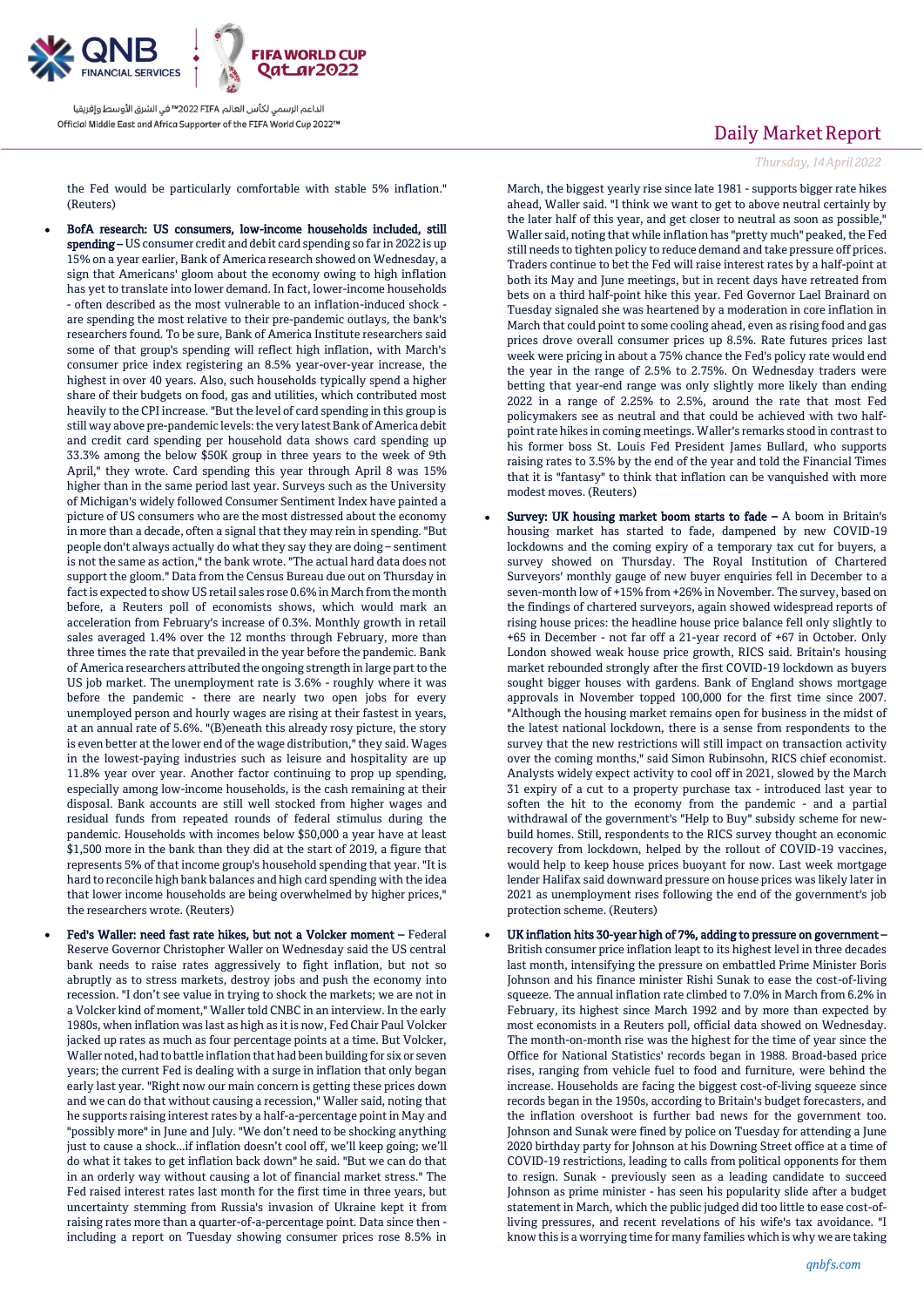

action to ease the burdens by providing support worth around 22bn pounds (\$29bn) in this financial year," Sunak said after the data. Jack Leslie, senior economist at the Resolution Foundation think tank, said Sunak would come under pressure to do more. "The sheer scale of this inflation-led squeeze on living standards makes it all the more remarkable how little support the Chancellor provided in his Spring Statement - a decision that will surely have to be revisited before the Autumn Budget," Leslie said. British inflation has seen an unprecedented rise over the past year, following a similar pattern to most other advanced economies as energy prices surged and pandemic supply-chain difficulties persisted. Russia's invasion of Ukraine on Feb. 24 has pushed energy prices even higher, and last month Britain's Office for Budget Responsibility forecast inflation would peak at a 40-year high of 8.7% in the final quarter of 2022. Financial markets are all but certain the Bank of England will raise interest rates to 1% from 0.75% on May 5 before taking them to 2%-2.25% by the end of 2022, though many economists expect it to be less aggressive. The BoE forecasts economic growth will slow sharply over the course of this year as cost-of-living pressures mount. Samuel Tombs, chief UK economist with Pantheon Macroeconomics, forecast inflation will hit 8.8% in April after household utility bills rocketed but then fall below the BoE's 2% target in the second half of next year. "The MPC (Monetary Policy Committee), therefore, still has good grounds for arguing that a further substantial tightening of monetary policy would do little to restrain inflation in the near term but would run the unnecessary risk of pushing it substantially below the 2% target next year," Tombs said. Wednesday's data showed that core CPI, which excludes food, energy, alcohol and tobacco prices, rose to 5.7% in March from 5.2% in February. Retail price inflation -- an older measure which the ONS says is inaccurate, but which is widely used in commercial contracts and to set interest payments on inflation-linked government bonds -- rose to 9.0%, its highest since 1991. There were signs of further inflation pressure ahead as manufacturers increased their prices by 11.9% over the 12 months to March, the biggest jump since September 2008. Manufacturers' raw material costs leapt by 19.2%, the biggest increase in records began in 1997. (Reuters)

 China's imports unexpectedly fall as COVID curbs convulse trade outlook – China's imports unexpectedly fell in March as COVID-19 curbs across large parts of the country hampered freight arrivals and weakened domestic demand, while export growth slowed, prompting analysts to expect a worsening in trade in the second quarter. The softer trade figures are likely to reinforce expectations of more policy support from the government, with an adviser on Wednesday calling for cuts in banks' reserve requirements and interest rates to boost a flagging economy. Inbound shipments fell 0.1% in March from a year earlier, marking the first decline since August 2020, customs data showed on Wednesday. That compared with a 15.5% gain in the first two months of the year and an 8% increase forecast by analysts in a Reuters poll. The decline was broad-based. China's imports of crude oil tumbled 14% in March and gas import volumes were the lowest since October 2020. Purchases of copper fell 8.8%, as COVID outbreaks hurt manufacturing and industrial demand for some raw materials remained soft. Exports - a major driver of the economy - rose 14.7% in March, beating analyst expectations for a 13% rise, although slowing from a 16.3% gain in January-February. "Due to the severe disruptions in factory operations, road transport and port congestion as a result of the worst COVID-19 wave and the most severe lockdowns since spring 2020, we expect export growth in dollar terms to slump to 0.0% year-on-year in April, while import growth is likely to drop further to minus 3.0%," Nomura said in a note. Many analysts expect trade conditions to worsen in April, on slower customs clearance and as the impact from a lockdown in Shanghai is felt. China's efforts to curb its largest COVID-19 outbreaks in two years have restricted activity in several cities including Shanghai and forced companies from Apple supplier Foxconn to automakers Toyota and Volkswagen to suspend some operations. That likely reduced demand for imported raw materials for Chinese factories, according to Zheng Houcheng, director of the Yingda Securities Research Institute. "The pressure on the global economy is likely to drive down commodity prices over the medium-term, which would hit China's exports, in both volume and value, in the second half," said Zheng. China's strong trade performance seen over the past two years is set to slow this year as other countries emerge from COVID lockdowns

### Daily Market Report

*Thursday, 14April2022*

and higher energy prices, and global logistics disruptions caused by Russia's war in Ukraine squeeze exporters. Factory activity in March fell as the declines in export orders accelerated, recent manufacturing surveys showed, with firms reporting clients cancelled or suspended orders due to the uncertainty over the Ukraine war. (Reuters)

 BOJ's Kuroda vows easy policy warns of economic hit from rising import costs – Bank of Japan Governor Haruhiko Kuroda on Wednesday warned the recent rise in inflation driven by higher import costs could hurt the economy, stressing the central bank's resolve to keep monetary policy ultra-loose. Consumer inflation is likely to clearly accelerate as energy prices rise sharply and companies steadily pass on higher raw material costs to households, Kuroda said. While the BOJ chief said the world's third-largest economy was expected to recover as consumption shows signs of improvement, and robust overseas demand underpin exports, he also warned of risks. "The outlook, however, remains highly uncertain due to the impact of the pandemic, as well as developments regarding Ukraine and the impact on commodity prices," Kuroda said in a speech to an annual meeting of trust banks. He stressed the need to maintain the BOJ's massive stimulus to support an economy yet to recover to pre-pandemic levels. "Recent rising inflation, driven by higher import costs, weighs on Japan's economy by reducing households' real income and corporate profits," Kuroda said. The spike in global commodity prices, fuelled by the war in Ukraine, and a weak yen have inflated the cost of imports for resource-poor Japan, threatening to derail a fragile economic recovery. Finance Minister Shinichi Suzuki jawboned markets against pushing down the yen too much, saying earlier on Wednesday that rapid moves in the yen were "undesirable." The remark, however, failed to prevent the yen from sliding below 126 to the dollar on Wednesday, the first time it breached that level since May 2002. (Reuters)

### *Regional*

- SPA: Kuwait, Saudi Arabia invite Iran to hold talks on gas-rich offshore zone – Saudi Arabia and Kuwait invited Iran on Wednesday to hold negotiations to determine the eastern limit of a joint, energy-rich, offshore area, the Saudi state-news agency SPA reported. The two Gulf Arab monarchies reaffirmed their right to develop the Durra natural gas field, located in this area, the Saudi Press Agency added, citing a Saudi foreign ministry statement. (Bloomberg)
- Dubai RTA endorses digital signature system based on top information security standards - Dubai's Roads and Transport Authority (RTA) has endorsed a digital signature system for contracts and transactions in a safe and secure environment based on a digital signature certificate linked to the digital identity system. The digital signature system has been designed at the highest information security standards approved by Dubai's Telecommunications and Digital Government Regulatory Authority (TDRA). Mohammed Al Mudharreb, CEO of Corporate Technology Support Services Sector, RTA, said, "The digital signature system was launched last year to process and follow-up transactions in a speedy and highly efficient manner. It aims to facilitate the procedures of signing contracts with companies and individuals who have business with RTA. "RTA will steadily add improvements to the system to enable it to meet the needs of the public and match the digitization drive. The digital signature system fits well with Dubai's Paperless Strategy aimed to have paper-free transactions in future and a full transformation into a paperless government. It will abolish more than a billion pieces of paper used in government transactions each year," added Al Mudharreb. RTA is keen to achieve its mission of delivering pioneering services to various categories to make them happier through capitalizing on high technology and adopting top international practices. Moreover, RTA's strategic objectives also support pioneering efforts to achieve digitization. (Zawya)
- DMCC visits key Brazilian cities to drive trade, new business to Dubai The world's flagship Free Zone and Government of Dubai Authority on commodities trade and enterprise has successfully concluded a series of Made For Trade Live international roadshows and trade discussions in key Brazilian cities, highlighting the significant opportunities in Dubai for Brazilian companies looking to expand their operations internationally. Brazilian business leaders from a range of sectors were addressed by senior DMCC executives, who emphasized the ease of doing business in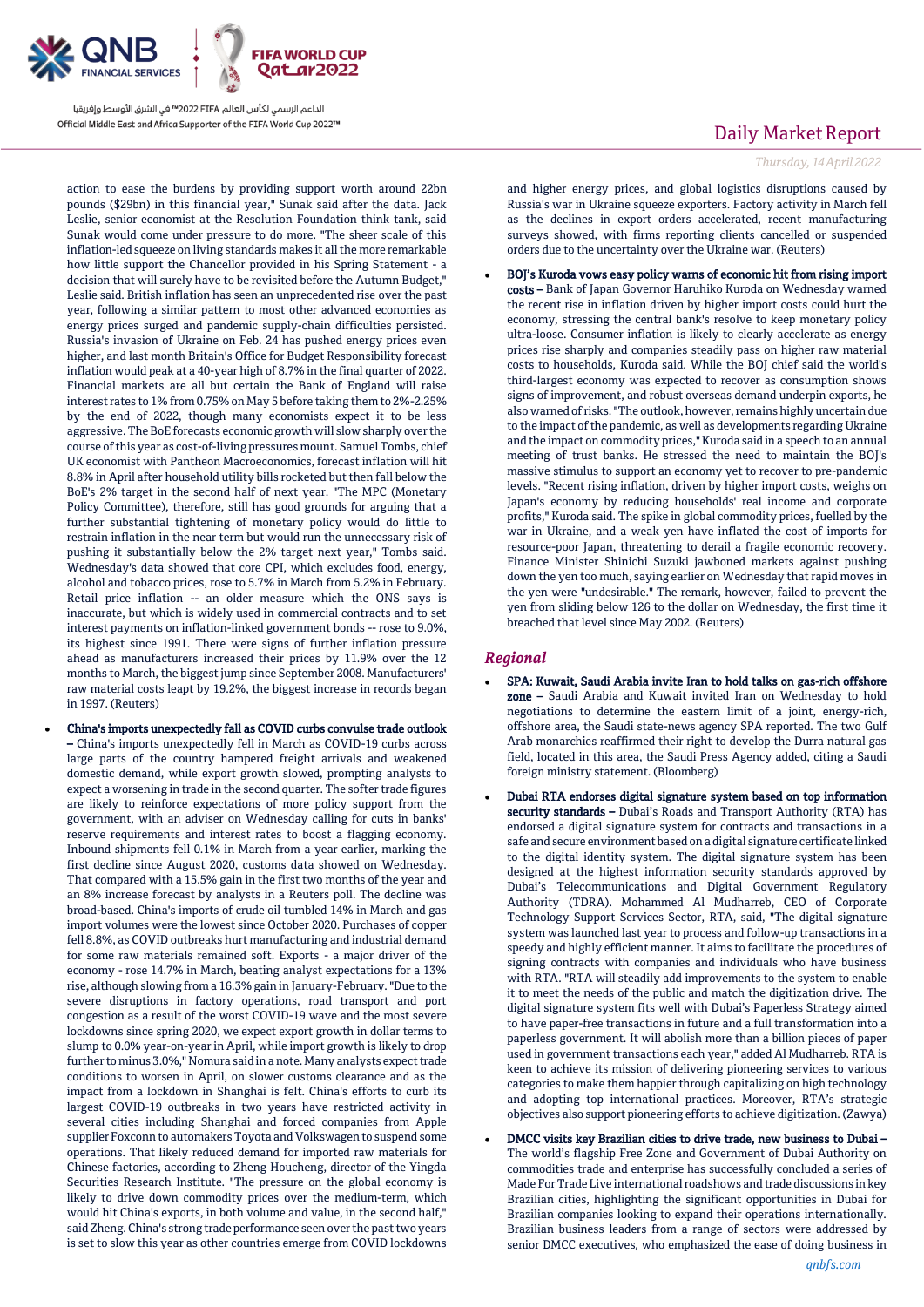

## DMCC. The discussions also focused on how Brazil and the UAE more broadly can enhance bilateral trade and relations. (Zawya)

- Sultan Al Jaber visits Enviroserve, Unilever's factory in Dubai Industrial City – Dr. Sultan bin Ahmed Al Jaber, Minister of Industry and Advanced Technology, has visited Enviroserve, a company specializing in electronic waste, and the Unilever factory, which is the largest manufacturer of liquid personal care products in the Middle East and North Africa. Both are located in Dubai Industrial City (DI), part of TECOM Group, which was established in 2004 to be a major driver for the industrial sector in the UAE by attracting business and investments in the fields of light and medium manufacturing and is a vital model for the UAE's ability to attract industries. These visits are part of the Ministry of Industry and Advanced Technology's (MoIAT) efforts to communicate directly with its partners in the industrial sector, follow up on innovative industrial projects and continue to develop an environment that contributes to enhancing the sector's success based on the foundations of innovation, sustainability, and ability to shape the future. The Ministry also believes the ideas and operations of leading companies can assist in its efforts to raise the industrial sector's contribution to the national economy and enhance the UAE's global position as an attractive destination for investment. (Zawya)
	- BIE Secretary-General: UAE leadership made Expo 2020 a global symbol of hope and human solidarity – Dimitri S Kerkentzes, Secretary-General of the Bureau international des Expositions (BIE), has said that the UAE's hosting of the Expo 2020 Dubai was "a truly remarkable World Expo" thanks to the vision of the UAE, and the joint efforts of the organizers and all participants, who worked hard to offer a historic event for the region and the world. In an interview with the Emirates News Agency (WAM) on the conclusion of the Expo 2020 Dubai, Kerkentzes said, "Expo 2020 Dubai became a beacon of unity and hope, one that reminded us of the importance of human solidarity and international cooperation in navigating common challenges. "After a period of being apart, Expo 2020 Dubai was the perfect opportunity for the 192 participating countries to meet and connect, join together in search of solutions to global challenges, and engage in dialogue for a better tomorrow. Expo 2020 Dubai has been the ideal platform to launch a new dynamic, where countries were able to foster reflection and debate on where we need to go from here." (Zawya)
- UAE announces new policy to hike prices of basic food items The UAE's Ministry of Economy (MoE) has approved a new policy regarding the pricing mechanism for basic consumer goods under which suppliers will have to submit evidence to justify price increases of some of the most sought-after items such as milk, chicken, sugar, salt, rice and others. Under the new policy, goods are divided into two main groups: in the event the supplier desires to raise its price as a result of the high import costs. In this case, they are required to apply for approval via the Ministry of Economy website, through a system that is specifically designated for this service. The ministry said the applicants must submit all evidence and data related to the increase in costs and their direct causes so that it can study the request comprehensively and conduct a full review of the justifications and then decide on the approval and the percentage of approved price hike. This group includes more than 11,000 commodities including fresh and dry milk, fresh chicken and eggs, bread, flour, sugar, salt, rice and legumes, cooking oil, mineral water and others. the ministry exempted suppliers from the need for prior approval and that they are subject to supply and demand variations, explaining that these goods were chosen based on their abundance, high price competitiveness, and a large number of suppliers of these goods to ensure the existence of multiple alternatives in various markets of the country. (Zawya)
- Survey: Nearly half of UAE residents have no retirement savings Many residents in the UAE appear to be financially unprepared for their golden years, with nearly half of them having nothing saved for their retirement, according to a survey by financial services firm Friends Provident International (FPI). Out of more than 1,000 respondents polled for the FPI study, 45% said they have not even started saving for retirement yet, although most of them (63%) are looking to retire early, or before they reach 60. Among those who did manage to put away some funds for retirement, 53 percent said the savings are in the form of general bank deposits. (Zawya)

# Daily Market Report

*Thursday, 14April2022*

- S.Korea, UAE agree to extend currency swap agreement for five years South Korea's central bank said on Wednesday it has agreed with the Central Bank of the United Arab Emirates (CBUAE) to extend a currency swap agreement for five years. The renewed 20bn UAE Dirham (\$5.5bn) currency swap deal between the Bank of Korea and CBUAE, first signed in 2013, is effective from April 13 and can be extended by mutual consent. (Zawya)
- Sharjah's SCCI records jump in new memberships in Q1 2022 The Sharjah Chamber of Commerce and Industry (SCCI) experienced a surge in the number of transactions and memberships during the first quarter of 2022, with estimated 1996 new companies joining, and 15,572 memberships renewed, the highest since 2018. During this time, the SCCI's total number of registered members reached 17,568, an increase of 8% over the year 2021. This raises the total number of members and affiliates of the Chamber to 61,212 members, demonstrating the strength of Sharjah's local economy and its importance as a focal point in the UAE for establishing successful investment projects and developing regional and international economic relations. (Zawya)
- Oman: 'Economy recovering, but SMEs need more support' Despite the economic recovery being currently witnessed thanks to easing of restrictions and higher oil prices, small and medium enterprises (SMEs) are still not out of the woods, experts believe. With an aim to study the recovery of the business sector post-pandemic, Oman Chamber of Commerce and Industry (OCCI) launched a survey recently. While acknowledging that the economy has begun to recover, Khadijah Mubarak al Batashi, managing director of East Coast for Organizing Exhibitions, noted that owners of SMEs require more support. "The pandemic and closures had a deep impact on SMS's added that although the government has provided "a lot of support and initiatives for SMEs, they need new financial packages as well as marketing outlets to promote their goods throughout the year". (Zawya)
- Bahrain to focus on growth His Royal Highness Prince Salman bin Hamad Al Khalifa, Crown Prince and Prime Minister, has said that Bahrain will shift its focus to increasing economic growth and enhancing competitiveness following the global Covid health challenge. He was meeting several heads of Ramadan majlises in the kingdom at Riffa Palace yesterday. HRH Prince Salman highlighted the importance of uniting efforts to implement the wide-ranging strategies and plans to achieve inclusive growth and prosperity for all citizens. He highlighted Bahrain's commitment to overcome various challenges. The Crown Prince and Prime Minister indicated that the same determination displayed to overcome the global pandemic, will allow Bahraini citizens to create new successes under His Majesty King Hamad's vision that will pave a brighter future for all. HRH Prince Salman exchanged congratulations with the heads of the majlises on the holy month, noting the importance of such gatherings in furthering social bonds, cohesion and integration among Bahraini families. He highlighted the efforts made by Bahraini citizens, which have enabled the kingdom to lead in numerous fields. Shaikh Mohammed bin Salman bin Hamad Al Khalifa and a number of senior officials also attended the meeting. (Zawya)
- Amid high demand, Investcorp launches North American infrastructure business – Investcorp has launched a new private infrastructure business targeting North American investments, with ex-OMERS private markets senior managing director Michael Ryder at the helm. The launch announced Wednesday by the \$40.4bn asset management firm, comes amid changing market dynamics that could bode well for the infrastructure asset class. In November 2021, President Joe Biden signed the Infrastructure Investment and Jobs Act into law, effectively earmarking roughly \$550bn in spending on projects. "Timing-wise, we've seen a strong bipartisan support for infrastructure investing [with] the Infrastructure Investment and Jobs Act last year," Ryder, who also served as head of Americas at OMERS, said via Zoom Tuesday. "That capital really needs to be bolstered and supported by significant private investment." (Bloomberg)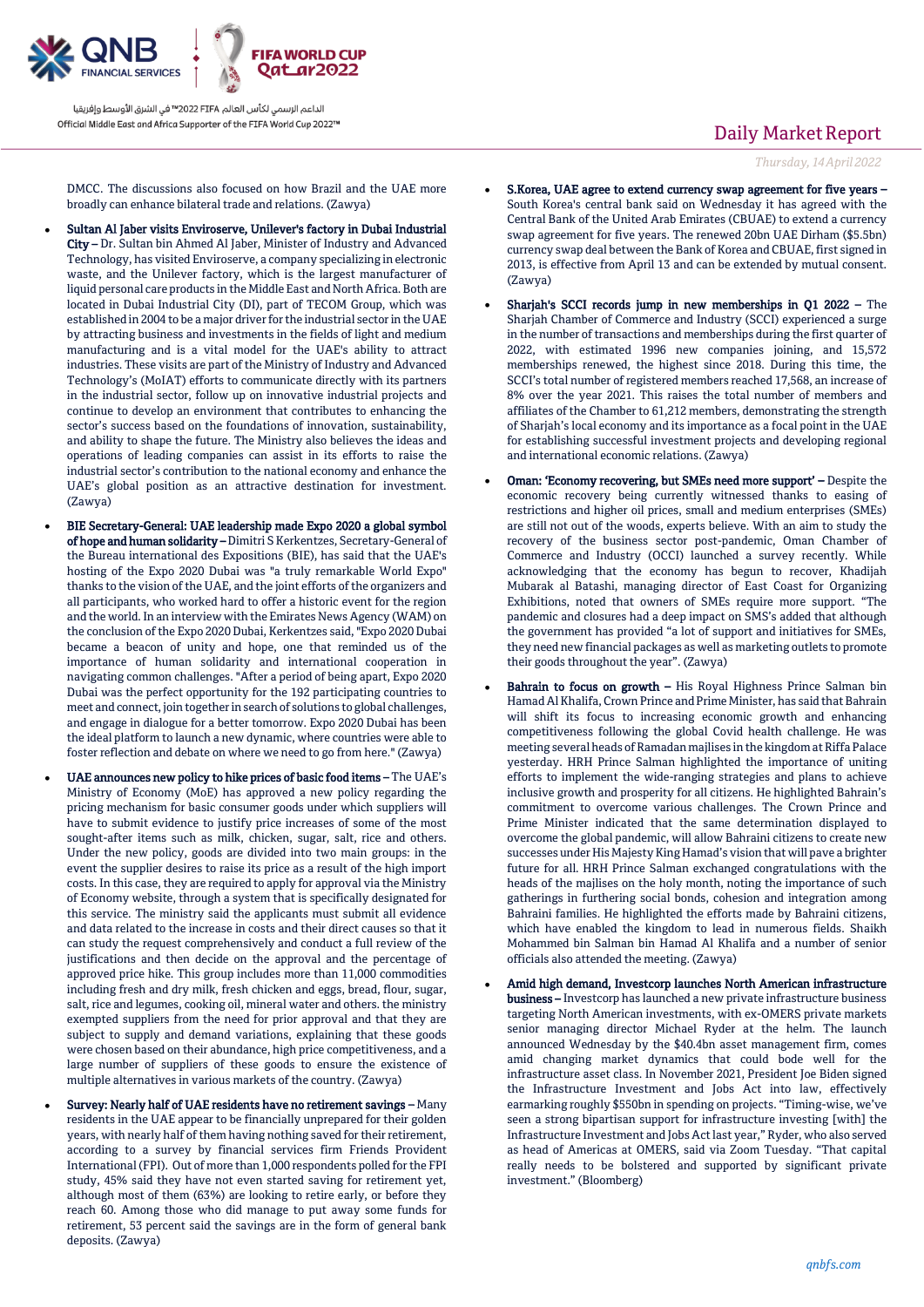

## Daily Market Report

*Thursday, 14April2022*

### *Rebased Performance*





*Daily Index Performance*

*Source: Bloomberg*

| <b>Asset/Currency Performance</b>    | Close (\$) | 1D%   | WTD%  | YTD%  |
|--------------------------------------|------------|-------|-------|-------|
| Gold/Ounce                           | 1,977.80   | 0.6   | 1.6   | 8.1   |
| Silver/Ounce                         | 25.73      | 1.4   | 3.9   | 10.4  |
| Crude Oil (Brent)/Barrel (FM Future) | 108.78     | 4.0   | 5.8   | 39.9  |
| Crude Oil (WTI)/Barrel (FM Future)   | 104.25     | 3.6   | 6.1   | 38.6  |
| Natural Gas (Henry Hub)/MMBtu        | 6.68       | 1.5   | 6.0   | 82.5  |
| LPG Propane (Arab Gulf)/Ton          | 134.50     | 1.5   | 5.1   | 19.8  |
| LPG Butane (Arab Gulf)/Ton           | 140.88     | 1.9   | 3.5   | 1.2   |
| Euro                                 | 1.09       | 0.6   | 0.1   | (4.2) |
| Yen                                  | 125.62     | 0.2   | 1.0   | 9.2   |
| GBP                                  | 1.31       | 0.9   | 0.7   | (3.1) |
| CHF                                  | 1.07       | (0.2) | (0.1) | (2.4) |
| AUD                                  | 0.75       | (0.1) | (0.1) | 2.6   |
| <b>USD Index</b>                     | 99.88      | (0.4) | 0.1   | 4.4   |
| $RUB*$                               | 118.69     | 0.0   | 0.0   | 58.9  |
| <b>BRL</b>                           | 0.21       | (0.3) | 0.2   | 18.8  |

*Source: Bloomberg (Data as of April 08, 2022)*

| <b>Global Indices Performance</b> | <b>Close</b> | 1D%*  | WTD%* | YTD%*  |
|-----------------------------------|--------------|-------|-------|--------|
| <b>MSCI World Index</b>           | 2,985.07     | 0.9   | (0.9) | (7.6)  |
| DJ Industrial                     | 34,564.59    | 1.0   | (0.5) | (4.9)  |
| <b>S&amp;P 500</b>                | 4,446.59     | 1.1   | (0.9) | (6.7)  |
| NASDAQ 100                        | 13,643.59    | 2.0   | (0.5) | (12.8) |
| STOXX 600                         | 456.78       | 0.4   | (0.8) | (10.5) |
| <b>DAX</b>                        | 14,076.44    | 0.0   | (1.4) | (14.8) |
| <b>FTSE 100</b>                   | 7,580.80     | 0.6   | (0.7) | (0.7)  |
| <b>CAC 40</b>                     | 6,542.14     | 0.4   | (0.0) | (12.6) |
| Nikkei                            | 26,843.49    | 1.6   | (1.5) | (14.5) |
| <b>MSCI EM</b>                    | 1,119.32     | 0.8   | (0.8) | (9.1)  |
| <b>SHANGHAI SE Composite</b>      | 3,186.82     | (0.9) | (2.0) | (12.6) |
| <b>HANG SENG</b>                  | 21,374.37    | 0.2   | (2.3) | (9.1)  |
| <b>BSE SENSEX</b>                 | 58,338.93    | (0.4) | (2.0) | (1.9)  |
| Bovespa                           | 116,781.96   | 0.6   | 0.2   | 32.6   |
| <b>RTS</b>                        | 997.04       | (0.8) | (7.7) | (37.5) |

*Source: Bloomberg (\*\$ adjusted returns)*

## *qnbfs.com*